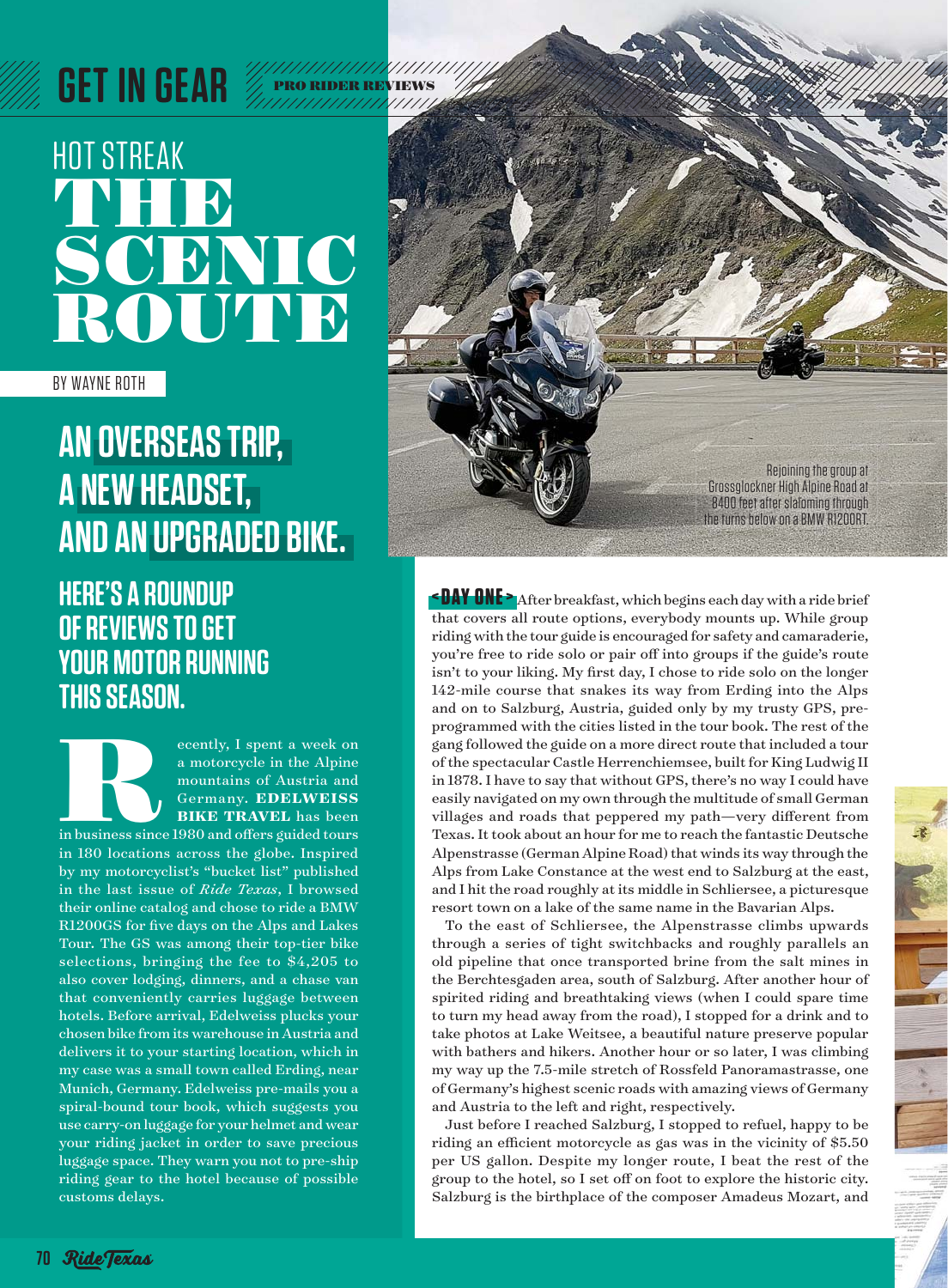the cobblestone streets around his birth house were heavily populated with tourists. Our tour guide, Marko Bauer, had reserved two dinner tables for us at Stiftskeller St. Peter, a restaurant that lies within the walls of St. Peter's Abbey and is believed to be the oldest in Europe, serving folks since 803 AD. The entertainment during the multi-course meal was provided by a sextuplet of musicians on stringed instruments, with two opera singers playfully bantering back and forth to a selection of Mozart. Thus, Edelweiss provided a little highbrow culture to a group of guys and gals more likely accustomed to eating pub-grub meals while wearing padded pants. Not bad for a Day One!

**EDAY TWO >** On the second day, we all rode behind our second tour guide, Wouter Despiegeleer. Most Edelweiss tour guides work in pairs and alternate days serving as lead rider and chase van driver. A native of Belgium, Wouter was new to Edelweiss, and we broke him in on his first tour. Our first rest stop was at Das Kehlsteinhaus (The Eagle's Nest), which was once an executive retreat for members of the Nazi Party, including Adolph Hitler, who was said to have hated the harrowing ride up 6,000 feet to the main house. We let the bikes cool for





(1) Carol Clemens enjoys her hot chocolate at Restaurant Hexenkuchl. (2) The Alps & Lakes riders huddled near their bikes for warmth at Grossglockner pass. (3) The author in beautiful Hallstatt. (4) Panoramic view from the hotel in Traunkirchen.

several hours while being bussed to the top on an exceedingly narrow road with a steep drop-off that made me appreciate Hitler's concern. Kehlsteinhaus itself was not impressive, but the views of Austria from the outdoor café where we lunched were extraordinary. Upon returning to the bikes, we set out for my second trip through Rossfeld Panoramastrasse and broke for another photo opportunity before continuing on the winding roads to our overnight rest stop in Traunkirchen, a small town on the beautiful Lake Traunsee. I learned that night that not all European hotels are graced with air conditioning, but managed to get some sleep anyway in a pretty toasty room.

**<DAY THREE >** In the morning, we set out behind Marko again for a vigorous ride with a few stops for the purchase of non-water-absorbent gloves and tasty pastries at Café Zauner, in the town of Bad Ischl. We also spent a couple hours in the absolutely gorgeous lakeside city of Hallstatt, which is a must-see. Meanwhile Wouter, on chase duty, had